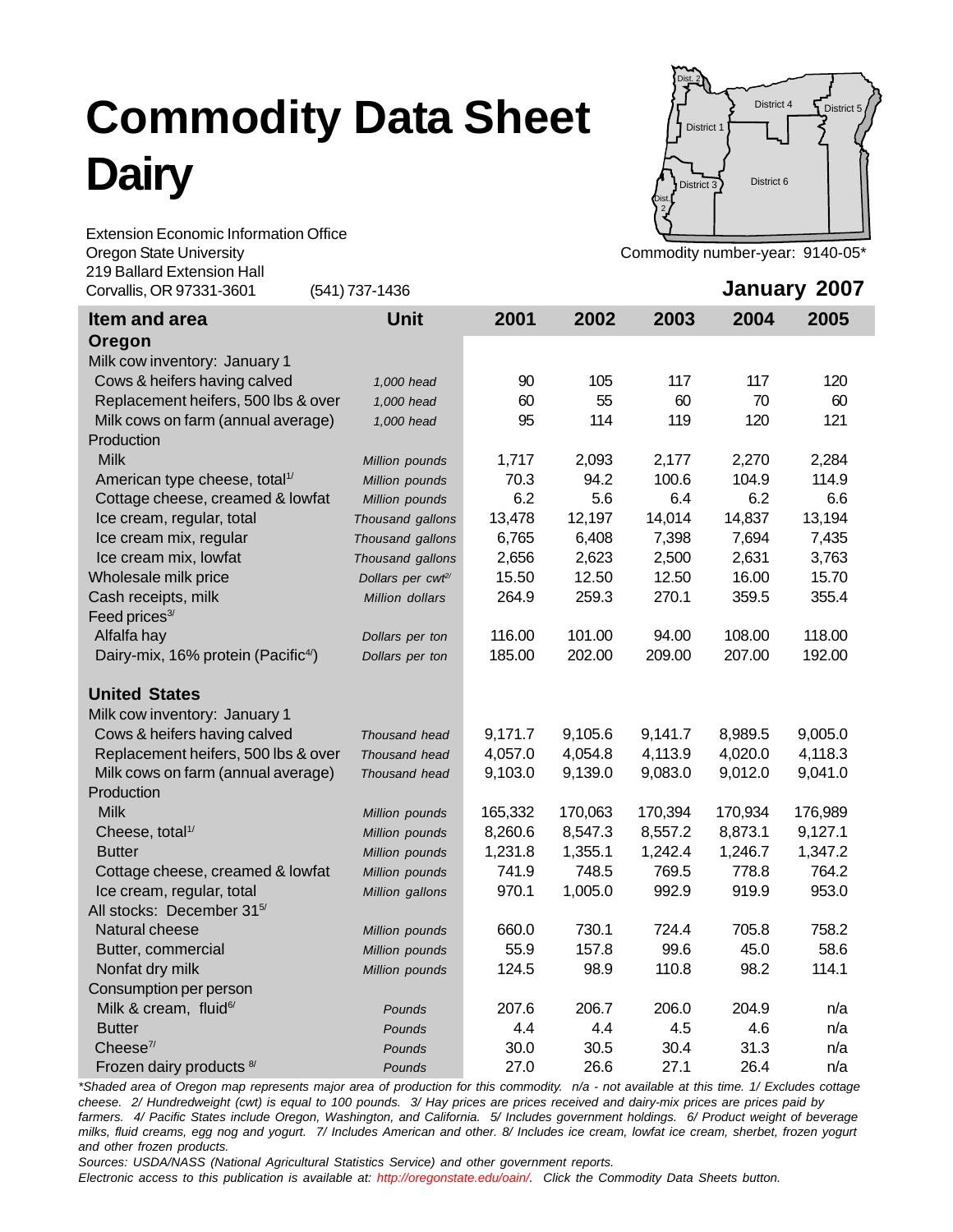|  |  | Milk cows: Number by county, Oregon, January 1, 1980-2005 |  |
|--|--|-----------------------------------------------------------|--|
|--|--|-----------------------------------------------------------|--|

| <b>District &amp; county</b> | 1980   | 1990   | 2000   |  | 2003r   | 2004r   | 2005p   |
|------------------------------|--------|--------|--------|--|---------|---------|---------|
|                              | Head   | Head   | Head   |  | Head    | Head    | Head    |
| <b>Benton</b>                |        |        | 2,000  |  | 2,200   | 2,400   | 2,400   |
| Clackamas                    | 4,000  | 3,600  |        |  |         | 1,500   | 1,500   |
| Lane                         | 3,800  | 3,100  | 2,500  |  | 2,500   | 2,400   | 2,400   |
| Linn                         | 4,900  | 6,600  | 5,900  |  | 6,200   | 6,000   | 6,000   |
| Marion                       | 10,800 | 14,500 | 18,000 |  | 17,000  | 17,400  | 17,500  |
| Polk                         | 2,800  | 3,200  | 5,500  |  | 5,800   | 6,000   | 6,000   |
| Washington                   | 6,900  | 6,200  | 3,800  |  | 3,850   | 3,500   | 3,400   |
| Yamhill                      | 5,000  | 5,700  | 4,800  |  | 5,400   | 5,000   | 5,000   |
| Not disclosed                | 2,930  | 2,300  | 1,910  |  | 1,710   |         |         |
| <b>Willamette Valley</b>     | 41,130 | 45,200 | 44,410 |  | 44,660  | 44,200  | 44,200  |
| Clatsop                      | 1,200  | 1,500  | 760    |  | 760     | 900     | 900     |
| Coos                         | 7,600  | 6,000  | 2,700  |  | 2,500   | 3,090   | 3,250   |
| Tillamook                    | 18,700 | 23,700 | 24,000 |  | 29,000  | 29,500  | 29,000  |
| Not disclosed                | 2,750  | 1,860  | 705    |  | 300     | 340     | 400     |
| <b>Coastal</b>               | 30,250 | 33,060 | 28,165 |  | 32,560  | 33,830  | 33,550  |
| Douglas                      | 1,000  | 400    |        |  |         |         |         |
| Jackson                      | 3,300  | 1,400  | 800    |  | 450     | 450     | 450     |
| Josephine                    | 3,900  | 3,300  | 2,850  |  | 2,900   | 2,900   | 2,900   |
| <b>South Western</b>         | 8,200  | 5,100  | 3,650  |  | 3,350   | 3,350   | 3,350   |
| Not disclosed                | 1,200  | 850    | 520    |  | 23,330  | 25,330  | 26,330  |
| <b>North Central</b>         | 1,200  | 850    | 520    |  | 23,330  | 25,330  | 26,330  |
| Malheur                      | 7,700  | 6,600  | 4,300  |  | 3,700   | 4,000   | 4,000   |
| Not disclosed                | 2,200  | 2,350  | 660    |  | 350     | 290     | 300     |
| <b>Eastern</b>               | 9,900  | 8,950  | 4,960  |  | 4,050   | 4,290   | 4,300   |
| Crook                        | 420    | 200    | 100    |  |         |         |         |
| <b>Deschutes</b>             | 1,100  | 1,100  | 1,100  |  |         | 1,100   | 1,100   |
| Klamath                      | 2,400  | 4,300  | 4,380  |  | 4,700   | 4,850   | 5,000   |
| Not disclosed                | 400    | 240    | 1,220  |  | 1,160   | 60      | 60      |
| <b>South Central</b>         | 4,320  | 5,840  | 6,800  |  | 5,860   | 6,010   | 6,160   |
| <b>State total</b>           | 95,000 | 99,000 | 88,505 |  | 113,810 | 117,010 | 117,890 |

*r - revised, p - preliminary. A "-" indicates the data may not exist or may not be displayed due to confidentiality rules. The "not disclosed" values are the sum of all values hidden by the dashes and any county not listed. The Extension Economic Information Office uses different methods than USDA/NASS to set these estimates.*

*Source: Oregon Agricultural Information Network (OAIN), Extension Economic Information Office, Oregon State University*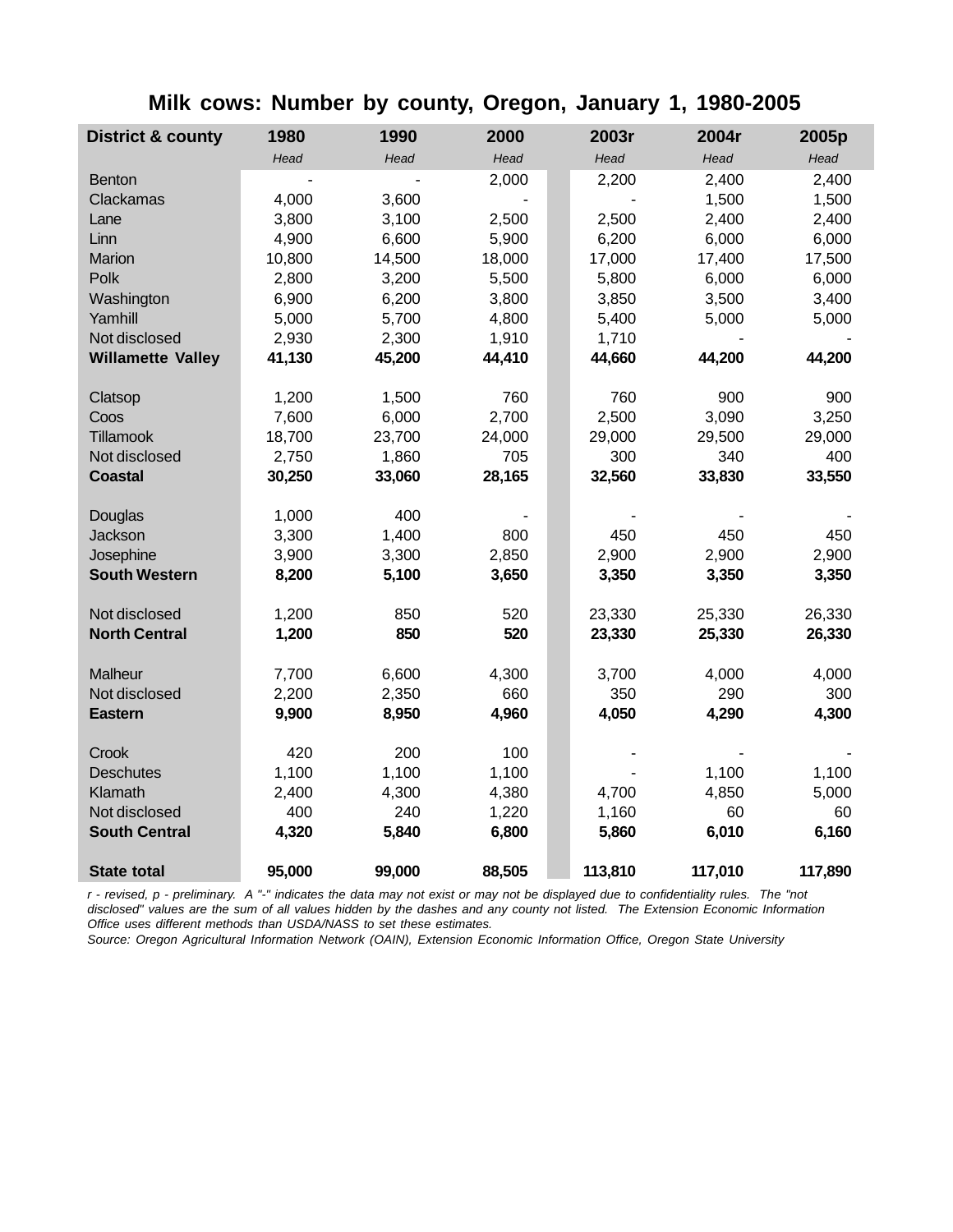|  |  |  |  |  |  |  |  |  | Milk: Value of sales by farmers by county, Oregon, 1980-2005 <sup>1/</sup> |
|--|--|--|--|--|--|--|--|--|----------------------------------------------------------------------------|
|--|--|--|--|--|--|--|--|--|----------------------------------------------------------------------------|

| <b>District &amp; county</b> | 1980          | 1990          | 2000            | 2003r         | 2004r         | 2005p           |
|------------------------------|---------------|---------------|-----------------|---------------|---------------|-----------------|
|                              | 1,000 dollars | 1,000 dollars | 1,000 dollars   | 1,000 dollars | 1,000 dollars | 1,000 dollars   |
| <b>Benton</b>                |               |               | 4,283           | 5,524         | 7,162         | 7,038           |
| Clackamas                    | 6,044         | 7,085         |                 |               | 4,263         | 4,336           |
| Lane                         | 5,948         | 6,370         | 5,353           | 5,978         | 7,162         | 7,503           |
| Linn                         | 7,761         | 13,572        | 12,073          | 14,825        | 17,052        | 17,905          |
| Marion                       | 20,661        | 32,058        | 41,983          | 43,033        | 51,923        | 52,222          |
| Polk                         | 4,805         | 6,747         | 12,187          | 14,562        | 18,757        | 18,434          |
| Washington                   | 11,021        | 13,299        | 7,977           | 9,206         | 9,947         | 9,496           |
| Yamhill                      | 8,235         | 11,726        | 10,636          | 13,558        | 14,920        | 15,900          |
| Not disclosed                | 4,662         | 4,823         | 4,118           | 4,050         |               |                 |
| <b>Willamette Valley</b>     | 69,137        | 95,680        | 98,610          | 110,736       | 131,187       | 132,835         |
| Clatsop                      | 1,762         | 3,896         | 2,205           | 2,205         | 2,664         | 2,664           |
| Coos                         | 10,506        | 10,415        | 5,537           | 5,439         | 5,880         | 6,632           |
| Tillamook                    | 32,175        | 62,999        | 77,648          | 82,590        | 91,522        | 97,077          |
| Not disclosed                | 3,715         | 3,568         | 2,121           | 893           | 1,065         | 1,342           |
| <b>Coastal</b>               | 48,158        | 80,878        | 87,511          | 91,127        | 101,131       | 107,717         |
|                              |               |               |                 |               |               |                 |
| Douglas                      | 1,198         | 715           |                 |               |               |                 |
| Jackson                      | 5,375         | 2,964         | 1,621           | 742           | 970           | 1,005           |
| Josephine                    | 6,850         | 7,384         | 6,215           | 5,940         | 8,036         | 8,100           |
| <b>South Western</b>         | 13,423        | 11,063        | 7,836           | 6,682         | 9,006         | 9,105           |
| Not disclosed                | 1,283         | 1,391         | 925             | 48,618        | 54,668        | 59,990          |
| <b>North Central</b>         | 1,283         | 1,391         | 925             | 48,618        | 54,668        | 59,990          |
| Malheur                      | 9,725         | 12,435        | 8,009           | 7,608         | 10,360        | 10,360          |
| Not disclosed                | 3,218         | 4,071         | 1,318           | 936           | 1,010         | 917             |
| <b>Eastern</b>               | 12,943        | 16,506        | 9,327           | 8,544         | 11,370        | 11,277          |
|                              | 670           | 256           | 220             |               |               |                 |
| Crook                        |               | 2,176         |                 |               | 3,030         |                 |
| <b>Deschutes</b><br>Klamath  | 1,863         | 9,451         | 3,264           | 13,512        | 16,526        | 2,450<br>16,538 |
| Not disclosed                | 3,921<br>74   |               | 11,283<br>2,301 | 2,811         | 162           | 150             |
| <b>South Central</b>         |               | 11,883        |                 | 16,323        |               |                 |
|                              | 6,528         |               | 17,068          |               | 19,718        | 19,138          |
| <b>State total</b>           | 151,472       | 217,401       | 221,277         | 282,030       | 327,080       | 340,062         |

*1/ Totals may not add due to rounding. r - revised, p - preliminary. A "-" indicates the data may not exist or may not be displayed due to confidentiality rules. The "not disclosed" values are the sum of all values hidden by the dashes and any county not listed. The Extension Economic Information Office uses different methods than USDA/NASS to set these estimates.*

*Source: Oregon Agricultural Information Network (OAIN), Extension Economic Information Office, Oregon State University*